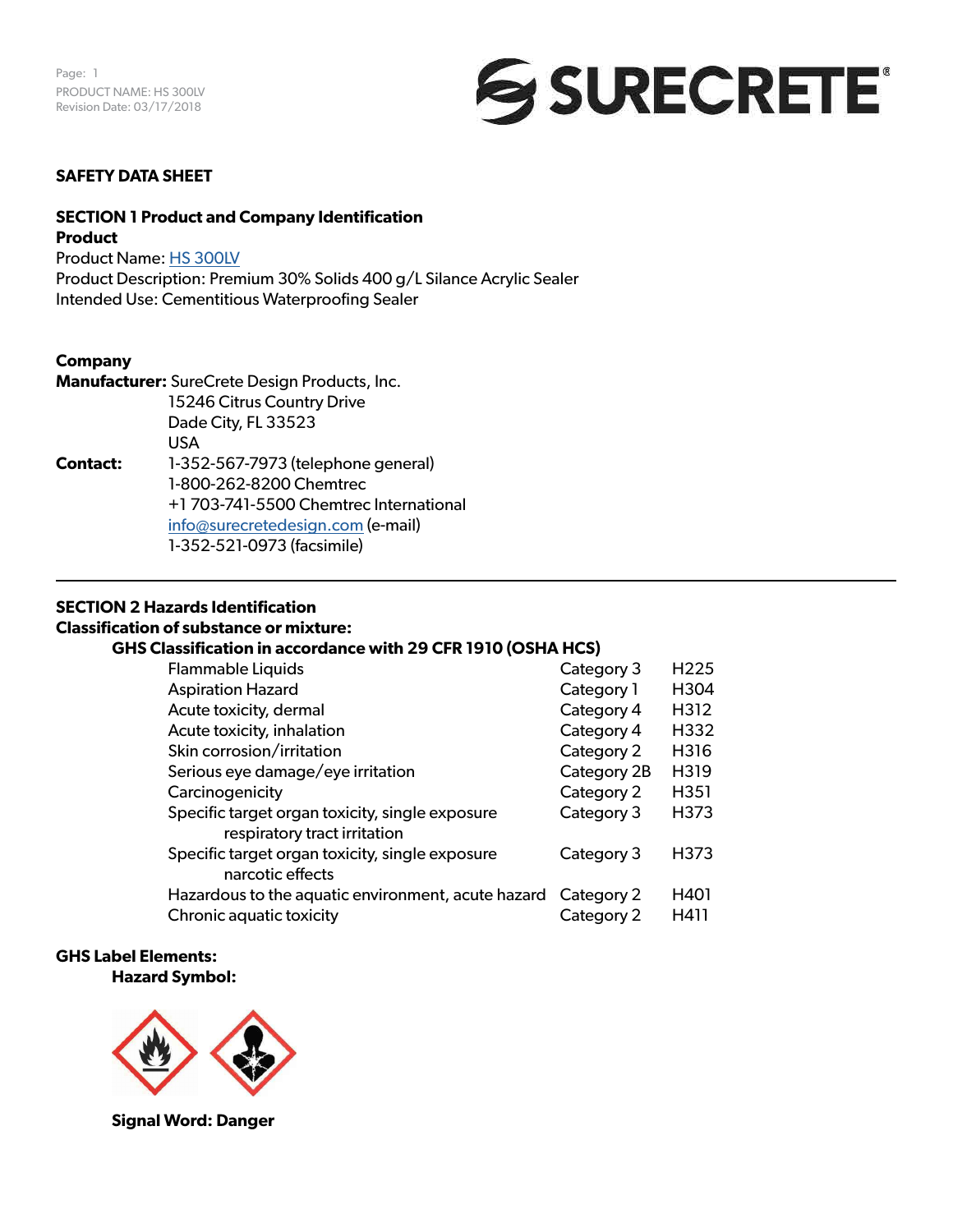Page: 2 PRODUCT NAME: HS 300LV Revision Date: 03/17/2018



# **Label Hazard Statements:**

H225: Highly flammable liquid and vapor.

- H304: May be fatal if swallowed and enters airways.
- H312 + H332: Harmful in contact with skin or inhaled.
- H 315: Causes skin irritation.
- H335: May cause respiratory irritation.
- H336: May cause drowsiness or dizziness.
- H351: Suspected of causing cancer.
- H373: May cause damage to organs through prolonged or repeated exposures.
- H411: Toxic to aquatic life with long lasting effects.

# **Label Precautionary Statements:**

- P201: Obtain special instructions before use.
- P202: Do not handle until all safety precautions have been read and understood.
- P210: Keep away from heat/sparks/open flames/hot surfaces. -- No smoking.
- P233: Keep container tightly closed.
- P240: Ground / bond container and receiving equipment.
- P241: Use explosion-proof electrical, ventilating, and lighting equipment.
- P242: Use only non-sparking tools.
- P243: Take precautionary measures against static discharge.
- P260: Do not breathe dust/fume/gas/mist/vapors/ spray.
- P261: Avoid breathing mist / vapors.
- P264: Wash skin thoroughly after handling.
- P271: Use only outdoors or in a well-ventilated area.
- P272: Contaminated work clothing should not be allowed out of the workplace.
- P273: Avoid release to the environment.
- P280: Wear protective gloves/protective clothing/eye protection/face protection.
- P301 + P310: IF SWALLOWED: Immediately call a POISON CENTER or doctor/physician.
- P302 + P352: IF ON SKIN: Wash with plenty of soap and water.

P303 + P361 + P353: IF ON SKIN (or hair): Take off immediately all contaminated clothing. Rinse skin with water/shower.

- P304 + P340: IF INHALED: Remove person to fresh air and keep comfortable for breathing.
- P308 + P313: IF exposed or concerned: Get medical advice/ attention.
- P312: Call a POISON CENTER or doctor/physician if you feel unwell.
- P331: Do NOT induce vomiting.
- P332 + P313: If skin irritation occurs: Get medical advice/ attention.
- P370 + P378: In case of fire: Use water fog, foam, dry chemical or carbon dioxide (CO2) to extinguish.
- P391: Collect spillage.
- P403 + P235: Store in a well-ventilated place. Keep cool.
- P405: Store locked up.
- P501: Dispose of contents and container in accordance with local regulations.

# **Physical / Chemical Hazards**

Material can accumulate static charges which may cause an ignition. Material can release vapors that readily form flammable mixtures. Vapor accumulation could flash and/or explode if ignited.

# **Health Hazards**

May be irritating to the respiratory tract - effects are reversible. Repeated exposure may cause skin dryness or cracking. Mildly irritating to skin. May be irritating to the eyes, nose, throat, and lungs. May cause central nervous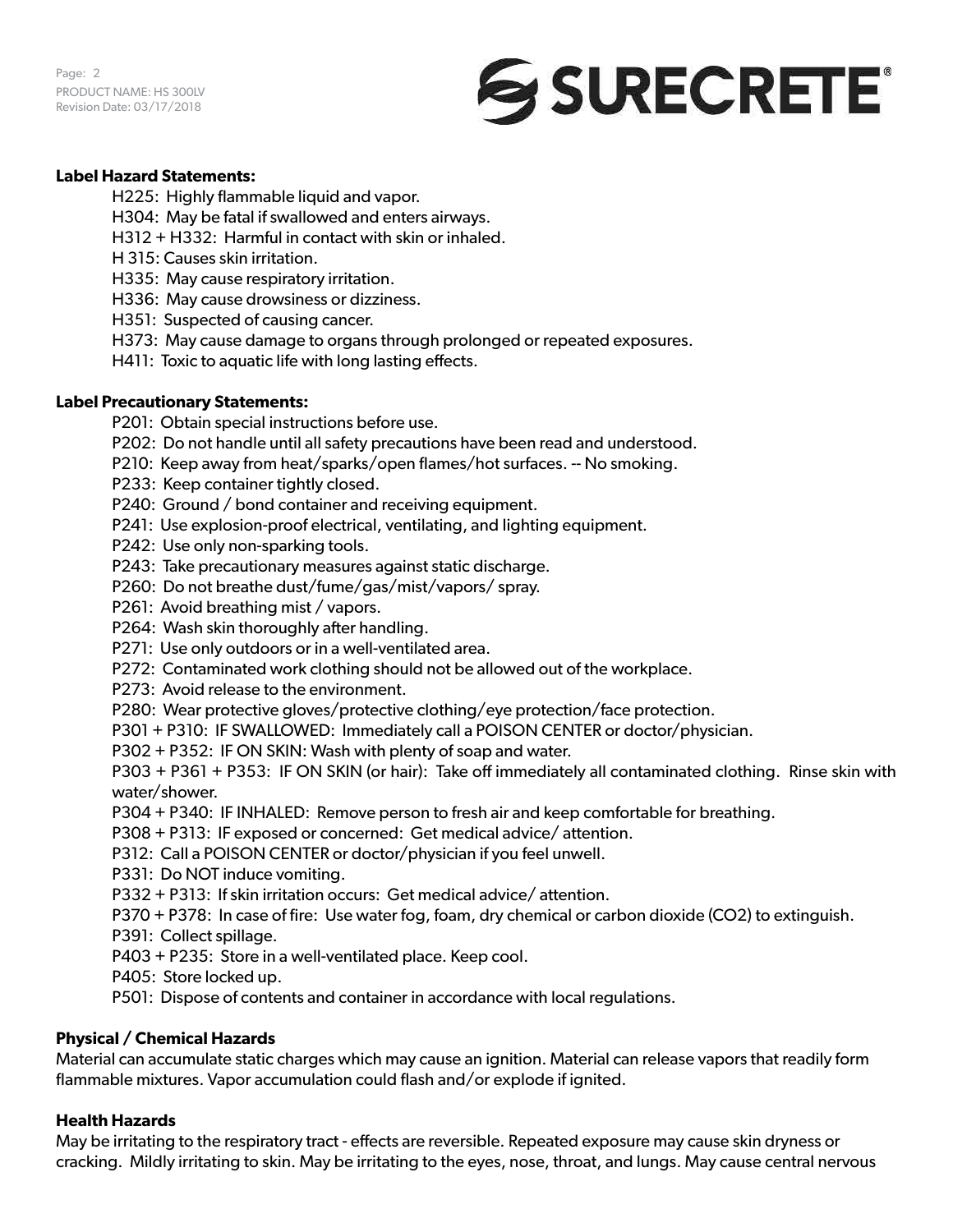

## system depression.

## **Environmental Hazards**

Expected to be toxic to aquatic organisms. May cause long-term adverse effects in the aquatic environment.

#### **Hazard Ratings**

|             | health | flammability | $+$ reactivity $-$ |
|-------------|--------|--------------|--------------------|
| <b>HMIS</b> |        |              |                    |
| NEDA        |        |              |                    |

## **SECTION 3 Composition / Information on Ingredients**

This material is regulated as a mixture

| Ingredient                                          | CAS#         | EC#       | % (by weight)  |
|-----------------------------------------------------|--------------|-----------|----------------|
| <b>Hazardous</b>                                    |              |           |                |
| Xylene                                              | 1330-20-7    | 215-535-7 | $11 - 20%$     |
| Ethylbenzene                                        | 100-41-4     | <b>NE</b> | $\sqrt{1-7\%}$ |
| Solvent Naphtha (petroleum), light aromatic         | 64742-95-6   | 265-192-2 | < 23%          |
| Cumene                                              | 98-82-8      | <b>NE</b> | $\leq$ = .22%  |
| Psuedocumene(1,2,4-Trimethylbenzene)                | 95-63-6      | <b>NE</b> | < 8%           |
| Naphtha (petroleum), heavy alkylate                 | 64741-65-7   | <b>NE</b> | $<$ 4%         |
| Tert-Butyl acetate                                  | 540-88-5     | 208-760-7 | < 23%          |
| Isooctyl trimethoxy silane/i-octyltrimethoxysilanes | 34396-03-7   | <b>NE</b> | <8%            |
| <b>Non Hazardous</b>                                |              |           |                |
|                                                     | Trade secret |           | < 36%          |

The exact percentage (concentration) of composition has been withheld as a trade secret.

### **SECTION 4 First Aid Measures**

**Inhalation:** Remove from further exposure. For those providing assistance, avoid exposure to yourself or others. Use adequate respiratory protection. If respiratory irritation, dizziness, nausea, or unconsciousness occurs, seek immediate medical assistance. If breathing has stopped, assist ventilation with a mechanical device or use mouth-tomouth resuscitation.

**Skin Contact:** Wash contact areas with soap and water. Remove contaminated clothing. Launder contaminated clothing before reuse.

**Eye Contact:** Flush thoroughly with water. If irritation occurs, get medical assistance.

**Ingestion:** Seek immediate medical attention. Do not induce vomiting. If vomiting occurs, keep head low so that stomach content does not get into the lungs.

**Note to Physician:** If ingested, material may be aspirated into the lungs and cause chemical pneumonitis. Treat appropriately.

## **SECTION 5 Fire Fighting Measures**

**Appropriate Extinguishing Media:** Foam, CO<sub>2</sub>, Dry chemical, water spray or fog.

**Inappropriate Extinguishing Media:** Solid streams of water.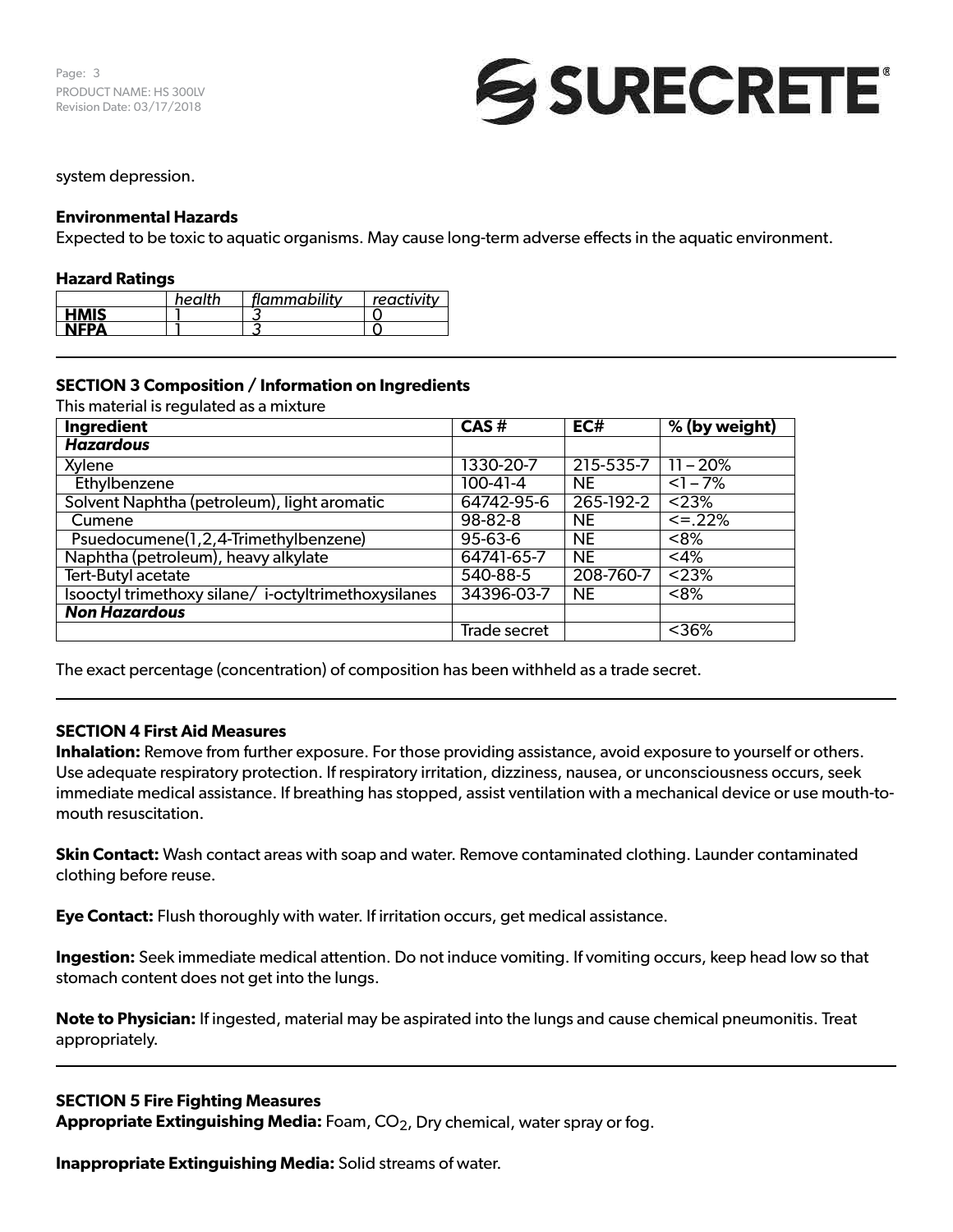Page: 4 PRODUCT NAME: HS 300LV Revision Date: 03/17/2018



**Fire Fighting Instructions:** Evacuate area. Prevent runoff from fire control or dilution from entering streams, sewers, or drinking water supply. Firefighters should use standard protective equipment and in enclosed spaces, selfcontained breathing apparatus (SCBA). Use water spray to cool fire exposed surfaces and to protect personnel.

**Unusual Fire Hazards:** Vapors are flammable and heavier than air. Vapors may travel across the ground and reach remote ignition sources causing a flashback fire danger. Hazardous material. Firefighters should consider protective equipment indicated in Section 8.

**Hazardous Combustion Products:** Incomplete combustion products, Smoke, Fume, Oxides of carbon.

## **Flammability Properties**

Flash Point: 15°C (60°F) Flammable Limits (Approximate volume % in air): LEL: 1 UEL: 7 Auto ignition Temperature: 529°C (984°F)

## **SECTION 6 Accidental Release Measures**

**Personal Precautions, Protective Equipment, Emergency Procedures:** Keep unnecessary personnel away. Local authorities should be advised if significant spills cannot be contained. Keep upwind. Keep out of low areas. Ventilate closed spaces before entering. Do not touch damaged containers or spilled material unless wearing appropriate protective clothing. See Section 8 of the SDS for Personal Protective Equipment.

**Methods and Materials for Containment and Clean-up:** Eliminate all ignition sources (no smoking, flares, sparks or flames in immediate area). Extinguish all flames in the vicinity. Keep combustibles (wood, paper, oil, etc.) away from spilled material.

*Large Spills:* Stop the flow of material, if this is without risk. Dike the spilled material, where this is possible.

*Small Spills:* Use a non-combustible material like vermiculite, sand or earth to soak up the product and place into a container for later disposal. Cover with plastic sheet to prevent spreading. Collect spillage. Following product recovery, flush area with water. Prevent product from entering drains. Do not allow material to contaminate ground water system. Clean surface thoroughly to remove residual contamination. Wipe up with absorbent material (e.g. cloth, fleece). Never return spills in original containers for reuse. Prevent entry into waterways, sewers, basements or confined areas. Stop leak if you can do so without risk. This material is a water pollutant and should be prevented from contaminating soil or from entering sewage and drainage systems and bodies of water. Dike the spilled material, where this is possible. Eliminate all ignition sources (no smoking, flares, sparks, or flames in immediate area). Absorb spill with vermiculite or other inert material, then place in a container for chemical waste. Clean surface thoroughly to remove residual contamination. Should not be released into the environment. Do not allow material to contaminate ground water system. Prevent product from entering drains.

### **SECTION 7 Handling and Storage**

**Handling:** Eliminate sources of ignition. Avoid spark promoters. Ground/bond container and equipment. These alone may be insufficient to remove static electricity. Wear personal protective equipment. Do not breathe gas/ fumes/vapor/spray. Avoid contact with eyes, skin, and clothing. Do not taste or swallow. Avoid prolonged exposure. Use only with adequate ventilation. Wash thoroughly after handling. The product is extremely flammable, and explosive vapor/air mixtures may be formed even at normal room temperatures. DO NOT handle, store or open near an open flame, sources of heat or sources of ignition. Protect material from direct sunlight. Take precautionary measures against static discharges. All equipment used when handling the product must be grounded. Use non-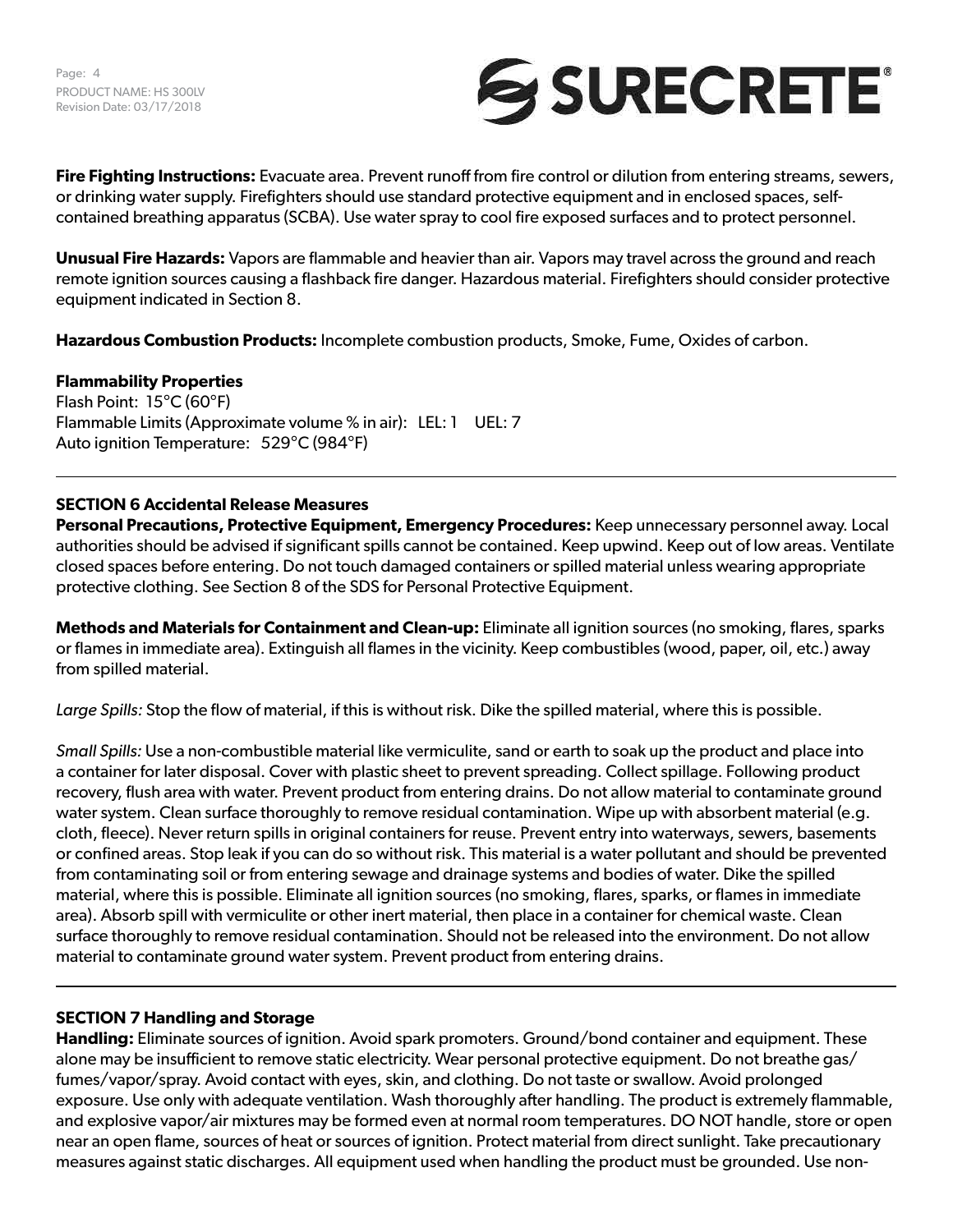

sparking tools and explosion-proof equipment. When using, do not eat, drink or smoke. Avoid release to the environment.

**Storage:** Flammable liquid storage. Do not handle or store near an open flame, heat or other sources of ignition. This material can accumulate static charge which may cause spark and become an ignition source. The pressure in sealed containers can increase under the influence of heat. Keep container tightly closed in a cool, well-ventilated place. Keep away from food, drink and animal feeding stuffs. Keep out of the reach of children.

# **SECTION 8 Exposure Control / Personal Protection**

**Engineering Measures:** Air contaminant levels should be controlled below the PEL or TLV for this product (see Exposure Guidelines).

| <b>Component</b>                            | Value / Source |                                |                      |                   |  |
|---------------------------------------------|----------------|--------------------------------|----------------------|-------------------|--|
| Cumene                                      | <b>TWA</b>     | $\sqrt{245}$ mg/m <sup>3</sup> | 50 ppm               | <b>OSHAZ1</b>     |  |
| Cumene                                      | <b>TWA</b>     | No data available              | 50 ppm               | <b>ACGIH</b>      |  |
| Pseudocumene (1,2,4-Trimethylbenzene)       | <b>TWA</b>     | No data available              | 25 ppm               | <b>ACGIH</b>      |  |
| <b>Tert-Butyl Acetate</b>                   | <b>TWA</b>     | No data available              | $200$ ppm            | <b>ACHIH</b>      |  |
| <b>Tert-Butyl Acetate</b>                   | PEL            | $950 \,\mathrm{mg/m^3}$        | $\overline{200}$ ppm | <b>ACHIH</b>      |  |
| Solvent Naphtha (Petroleum), Light Aromatic | <b>TWA</b>     | $100 \,\mathrm{mg/m^3}$        | 19 ppm               | <b>ExxonMobil</b> |  |
| Xylene                                      | PEL            | $435 \,\mathrm{mg/m^3}$        | $\overline{100}$ ppm | <b>OSHAZI</b>     |  |
| Xylene                                      | <b>TWA</b>     | $435 \,\mathrm{mg/m^3}$        | $100$ ppm            | <b>ACGIH</b>      |  |
| Xylene                                      | <b>STEL</b>    | No data available              | 150 ppm              | <b>ACGIH</b>      |  |
| Ethylbenzene                                | <b>PEL</b>     | $435 \,\mathrm{mg/m^3}$        | $100$ ppm            | <b>OSHAZI</b>     |  |
| Ethylbenzene                                | <b>TWA</b>     | No data available              | 20 ppm               | <b>ACGIH</b>      |  |

**Exposure limit values:**

**Occupational exposure controls:** The level of protection and types of controls necessary will vary depending upon potential exposure conditions. Control measures to consider:

- Adequate ventilation should be provided so that exposure limits are not exceeded.
- Use explosion-proof ventilation equipment.

# **Personal Protective Equipment**

*Respiratory protection:* Wear suitable NIOSH approved respirator when ventilation is inadequate. *Hand protection:* Chemically compatible gloves.

*Eye protection:* Wear safety glasses. If splash potential exists, wear full face shield or chemical goggles. *Skin protection:* Safety glasses with side shields or full face shield.

*Hygiene measures:* Observe good industrial hygienic practices. Frequently launder or discard proactive clothing, equipment.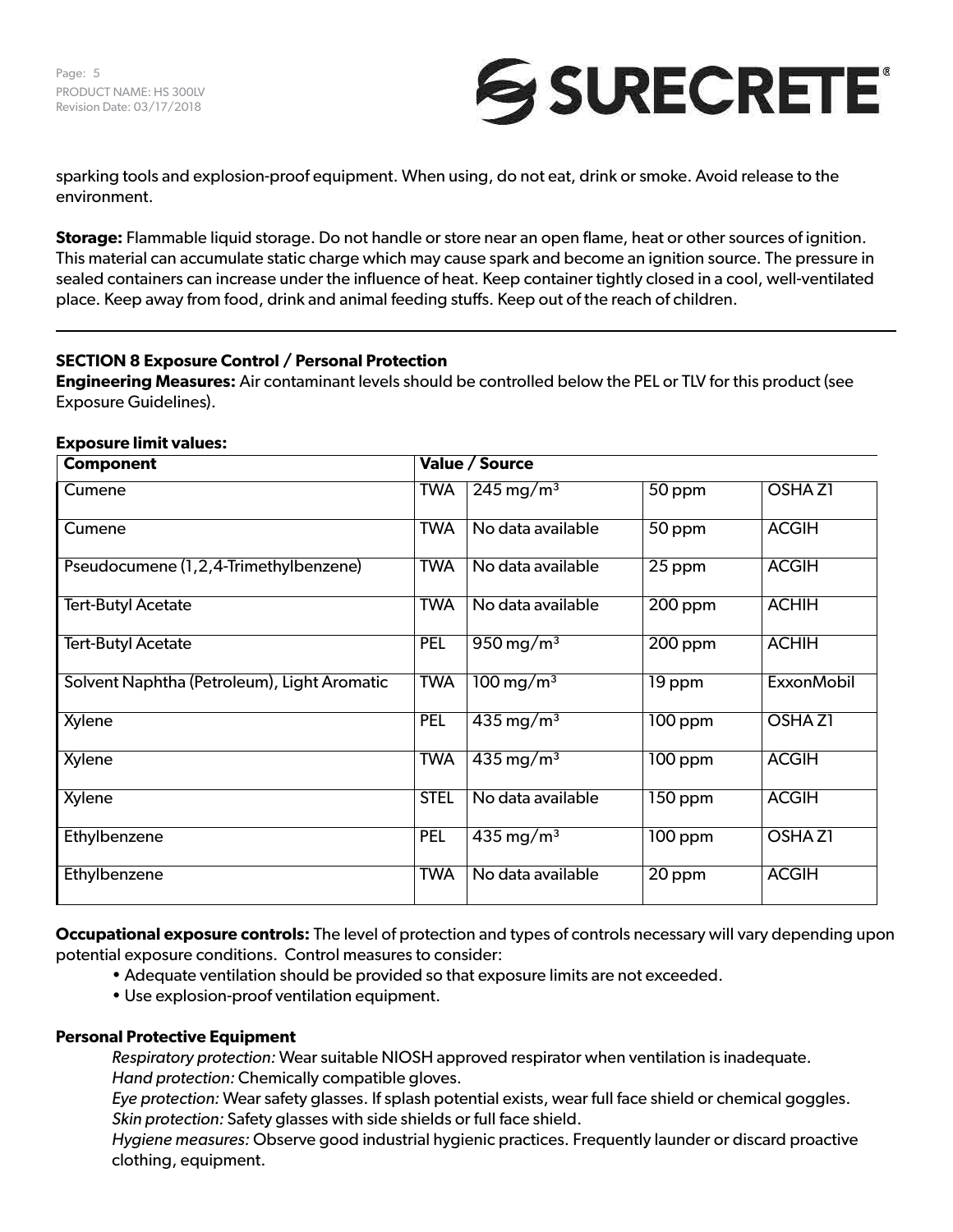

**Environmental exposure controls:** Emissions from work process equipment should be checked against requirements of appropriate environmental protection legislation.

## **SECTION 9 Physical and Chemical Properties General**

Appearance: Colorless liquid. Physical state: Liquid. Form: Liquid. Color: Colorless. Odor: Aromatic. Solvent-like. Odor threshold: Not available.

# **Safety Data**

pH: Not available. Melting point/freezing point: -15 °F (-26.1 °C) Initial boiling point and boiling range: 282 °F (139 °C) Flash point: 60 °F (15°C) Evaporation rate: Not available. Flammability (solid, gas) Not available. Flammability limit – lower: 1 % Flammability limit – upper: 7 % Explosive limit - lower (%) Not available. Explosive limit - upper (%) Not available. Vapor pressure: Not available. Vapor density Relative density: Not available. Solubility (water): Very slightly soluble. Partition coefficient: Not available. Auto-ignition temperature: 985 °F (529 °C) Decomposition temperature: Not available. Viscosity Not available. VOC: <400 g/L.

# **SECTION 10 Stability and Reactivity**

**Stability:** Stable under normal conditions.

**Reactivity:** Not available.

**Conditions to avoid:** Heat, flames and sparks. Ignition sources. Contact with incompatible materials. Do not pressurize, cut, weld, braze, solder, drill, grind or expose empty containers to heat, flame, sparks, static electricity, or other sources of ignition; they may explode and cause injury or death.

**Materials to avoid:** Strong oxidizing agents. Reducing agents. Acids. Alkalis.

**Hazardous decomposition products:** Hazardous gases and vapors produced in fire are oxides of carbon.

**Hazardous polymerization:** Does not occur.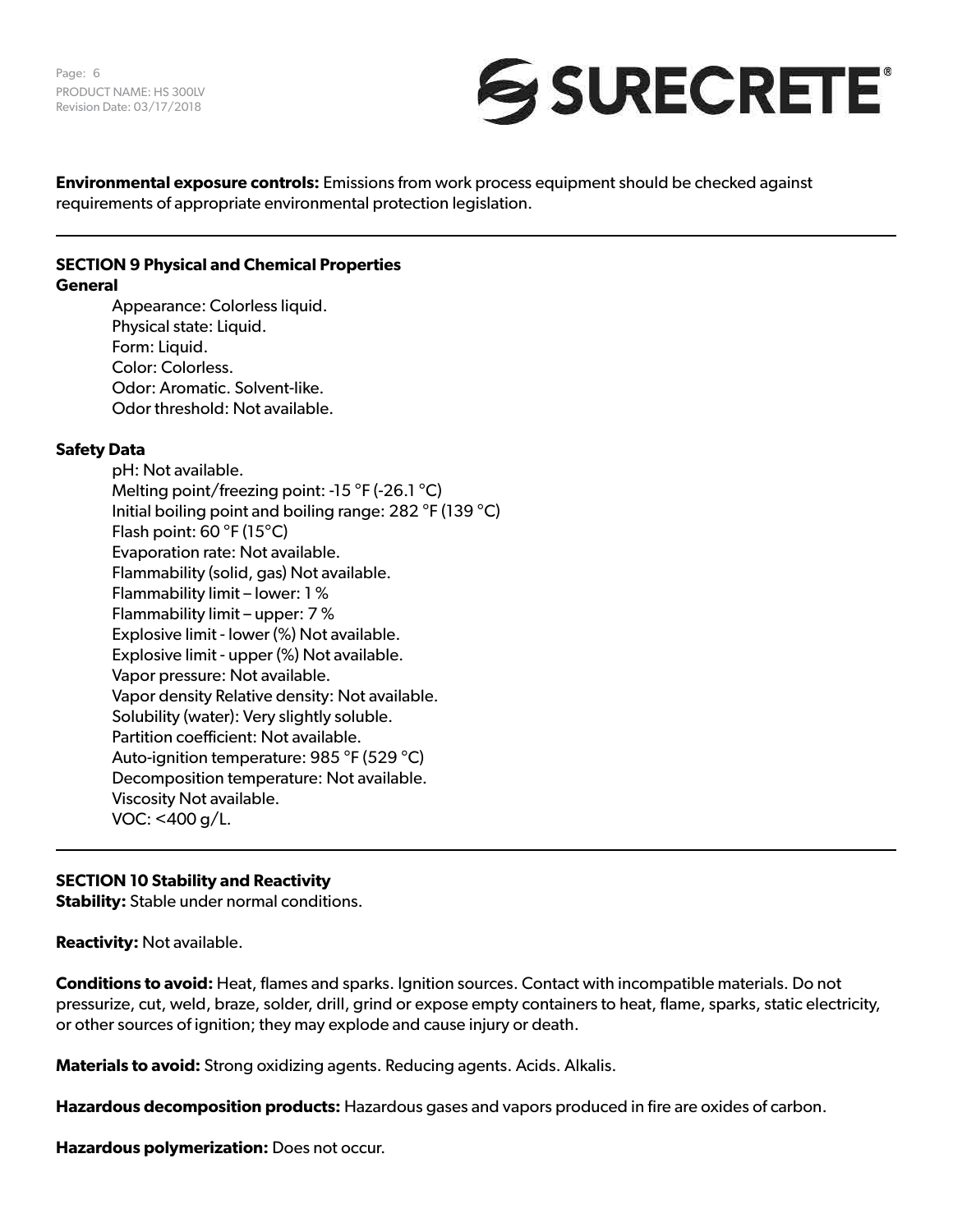Page: 7 PRODUCT NAME: HS 300LV Revision Date: 03/17/2018



# **SECTION 11 Toxicological Information**

## **Route of Exposure**

**Inhalation:** Breathing small amounts during normal handling is not likely to cause harmful effects. Breathing large amounts may cause depression of the central nervous system, nausea, headache, dizziness, drowsiness or unconsciousness.

**Eye Contact:** Exposure may cause serious eye irritation, including itching, burning, redness, and tearing. **Ingestion:** Ingestion may result in headache, dizziness or drowsiness. Aspiration may cause chemical pneumonitis or pulmonary edema.

**Skin Contact:** Exposure causes skin irritation or drying. Prolonged exposure may cause dermatitis or skin cracking.

### **Component Information**

| <b>Chemical Name</b>                                               | Oral LD50        | <b>Dermal LD50</b>      | <b>Inhalation LC50</b>              |
|--------------------------------------------------------------------|------------------|-------------------------|-------------------------------------|
| Petroleum naphtha, light aromatic   8400 mg/kg (Rat)<br>64742-95-6 |                  | $>$ 2000 mg/kg (Rabbit) | $> 5.2$ mg/L, 3400 ppm (Rat)<br>4 h |
| 1,2,4-Trimethylbenzene<br>95-63-6                                  | 5000 mg/kg (Rat) | No data available       | $18 \,\mathrm{mg/L}$ (Rat)<br>4 h   |
| Xylene<br>1330-20-7                                                | 4300 mg/kg (Rat) | $>$ 1700 mg/kg (Rabbit) | 47.6 g/L, 5000 ppm (Rat)<br>4 h     |
| <b>Tert-Butyl Acetate</b><br>540-88-5                              | 5000 mg/kg (Rat) | $>4500$ mg/kg           | $12.52 \,\mathrm{mg}/I$<br>4 h      |
| Cumene<br>98-82-8                                                  | 1400 mg/kg (Rat) | $>$ 3160 mg/kg (Rabbit) | 39 mg/L (Rat)<br>4 h                |

# **Chronic effects:**

*Mutagenicity:* May cause genetic defects. *Carcinogenicity:* May cause cancer.

# **SECTION 12 Ecological Information**

**Eco toxicity:** Toxic to aquatic life with long-lasting effects.

### **Toxicity to Fish**

| <b>Chemical Name</b>                 | <b>CAS No</b> | <b>Species</b>                                                                                                                                                | $LC50$ (mg/L)                                                                             | <b>Exposure (Method)</b>                                                                                      |
|--------------------------------------|---------------|---------------------------------------------------------------------------------------------------------------------------------------------------------------|-------------------------------------------------------------------------------------------|---------------------------------------------------------------------------------------------------------------|
| Petroleum naphtha,<br>light aromatic | 64742-95-6    | Oncorhynchus mykiss                                                                                                                                           | 9.22                                                                                      | 96h                                                                                                           |
| 1,2,4-Trimethylbenzene               | 95-63-6       | Pimephales promelas                                                                                                                                           | 7.72                                                                                      | 96 h (flow-through)                                                                                           |
| Xylene                               | 1330-20-7     | Pimephales promelas<br>Pimephales promelas<br>Oncorhynchus mykiss<br>Lepomis macrochirus<br>Lepomis macrochirus<br>Lepomis macrochirus<br>Poecilia reticulata | 13.40<br>23.53-29.97<br>2.66-4.09<br>19.00<br>13.10-16.50<br>$7.71 - 9.59$<br>30.26-40.75 | 96 h (flow-through)<br>96 h (static)<br>96 h<br>96 h<br>96 h (flow-through)<br>96 h (static)<br>96 h (static) |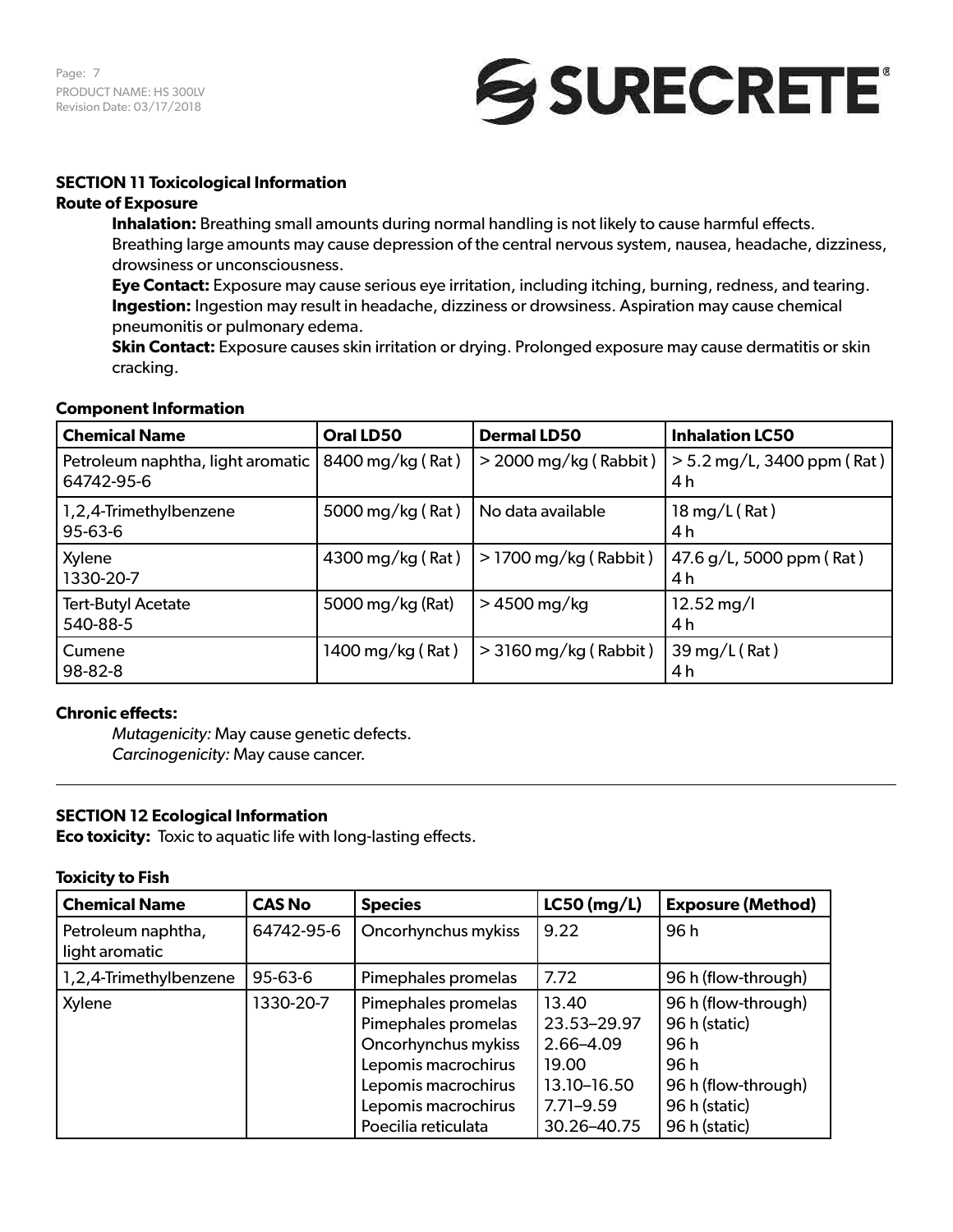

| Cumene | 98-82-8             | Pimephales promelas | $6.04 - 6.61$ | 96 h (flow-through)  |
|--------|---------------------|---------------------|---------------|----------------------|
|        |                     | Oncorhynchus mykiss | 4.80          | 96 h (flow-through)  |
|        | Oncorhynchus mykiss |                     | ່ 2.70        | 96 h (semi-static)   |
|        |                     | Poecilia reticulata | 5.10          | ! 96 h (semi-static) |

# **Toxicity to Algae/Aquatic Plants, Microorganisms and Crustacea**

| <b>Chemical Name</b>                 | <b>CAS No</b> | Algae/aquatic plants<br><b>EC50</b>                | <b>Microorganisms</b><br><b>EC50</b>                                         | <b>Crustacea EC50</b>                                                         |
|--------------------------------------|---------------|----------------------------------------------------|------------------------------------------------------------------------------|-------------------------------------------------------------------------------|
| Petroleum naphtha,<br>light aromatic | 64742-95-6    | Pseudokirchneriella sub-<br>capitata 3.1 mg/L 72 h | No data available                                                            | Daphnia magna<br>6.14 mg/L 48 h                                               |
| 1,2,4-Trimethylbenzene               | $95 - 63 - 6$ | No data available                                  | No data available                                                            | Daphnia magna<br>3.60 mg/L 48 h                                               |
| Xylene                               | 1330-20-7     | Pseudokirchneriella sub-<br>capitata 72 mg/L 14 d  | 0.0084 mg/L 24 h                                                             | Daphnia magna<br>3.82 mg/L 48 h<br><b>Gammarus lacustris</b><br>0.6 mg/L 48 h |
| Cumene                               | 98-82-8       | Pseudokirchneriella sub-<br>capitata 2.6 mg/L 72 h | $0.89$ mg/L 5 min<br>1.10 $mg/L$ 15 min<br>1.48 mg/L 30 min<br>172 mg/L 24 h | Daphnia magna<br>7.9-14.1 mg/L 48 h                                           |

**Persistence and degradability:** No data available.

**Bio accumulative potential:** No data available.

## **Mobility**

| <b>Chemical Name</b>              | <b>CAS No</b> | <b>Partition Coefficient (log POW)</b> |
|-----------------------------------|---------------|----------------------------------------|
| Petroleum naphtha, light aromatic | 64742-95-6    | 3.42                                   |
| 1,2,4-Trimethylbenzene            | $95 - 63 - 6$ | 3.63                                   |
| Xylene                            | 1330-20-7     | $2.77 - 3.15$                          |
| Cumene                            | 98-82-8       | 3.55                                   |

**Other adverse effects: None known.** 

# **SECTION 13 Disposal Considerations**

**Disposal instructions:** Dispose in accordance with all applicable regulations. This material and its container must be disposed of as hazardous waste. Dispose of this material and its container to hazardous or special waste collection point. Incinerate the material under controlled conditions in an approved incinerator. Do not allow this material to drain into sewers/water supplies. Do not contaminate ponds, waterways or ditches with chemical or used container.

**Local disposal regulations:** Dispose of in accordance with local regulations.

**Hazardous waste code:** D001 / Waste Flammable material with a flash point <140 °F.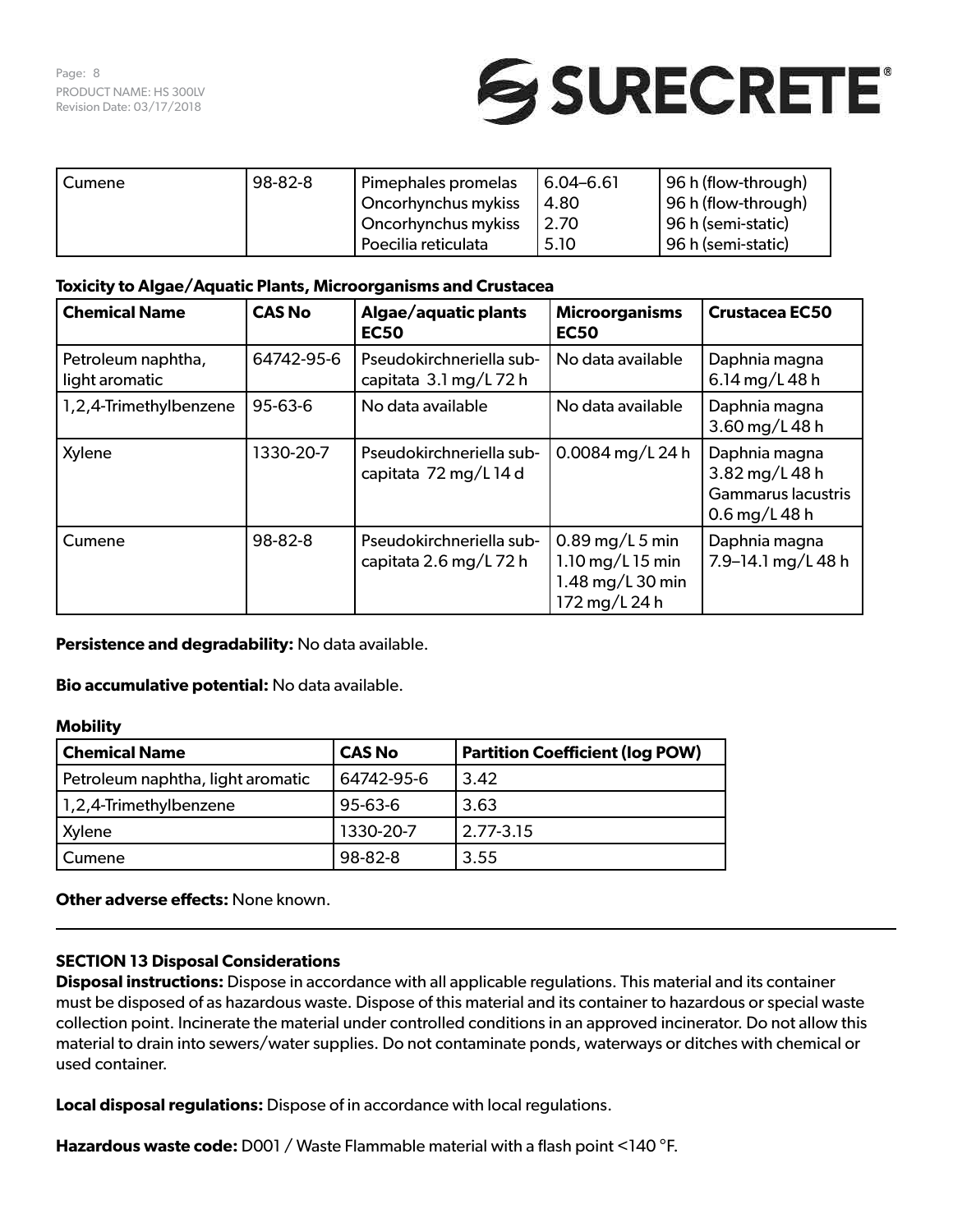

**Waste from residues / unused products:** Dispose in accordance with all applicable regulations.

**Contaminated packaging:** Since emptied containers may retain product residue, follow label warnings even after container is emptied.

| <b>Chemical Name</b> | <b>CAS No</b> | <b>RCRA Listing</b> | <b>RCRA - Basis for Listing</b>  |
|----------------------|---------------|---------------------|----------------------------------|
| <b>Xylene</b>        | 1330-20-7     | U <sub>239</sub>    | l Included in waste stream: F039 |
| Cumene               | 98-82-8       | U055                |                                  |
| Toluene              | 108-88-3      | U220                |                                  |

**State of California:** This product contains substances that are listed with the state of California as hazardous wastes.

| <b>Chemical Name</b> | l CAS No | <b>California Hazardous Waste Status</b> |
|----------------------|----------|------------------------------------------|
| Xylene               |          | 1330-20-7   Toxic / Ignitable            |
| Cumene               | 98-82-8  | Toxic / Ignitable                        |

# **Section 14 Transport Information**

**DOT**

**UN number:** UN1263 **UN proper shipping name:** Paint related material **Class:** 3 **Packing group:** II **Special precautions for user:** Not available.

# **IATA**

**UN number:** UN1263 **UN proper shipping name:** Paint related material **Class:** 3 **Packing group:** II **Environmental hazards:** No. **Special precautions for user:** Not available.

# **IMDG**

**UN number:** UN1263 **UN proper shipping name:** Paint related material **Class:** 3 **Packing group:** II **Environmental hazards Marine pollutant:** No. **Special precautions for user:** Not available.

# **SECTION 15 Regulatory Information**

**US federal regulations:** This product is hazardous according to OSHA 29 CFR 1910.1200. All components are on the U.S. EPA TSCA Inventory List.

**TSCA Section 12(b) Export Notification (40 CFR 707, Subpt. D):** Not regulated.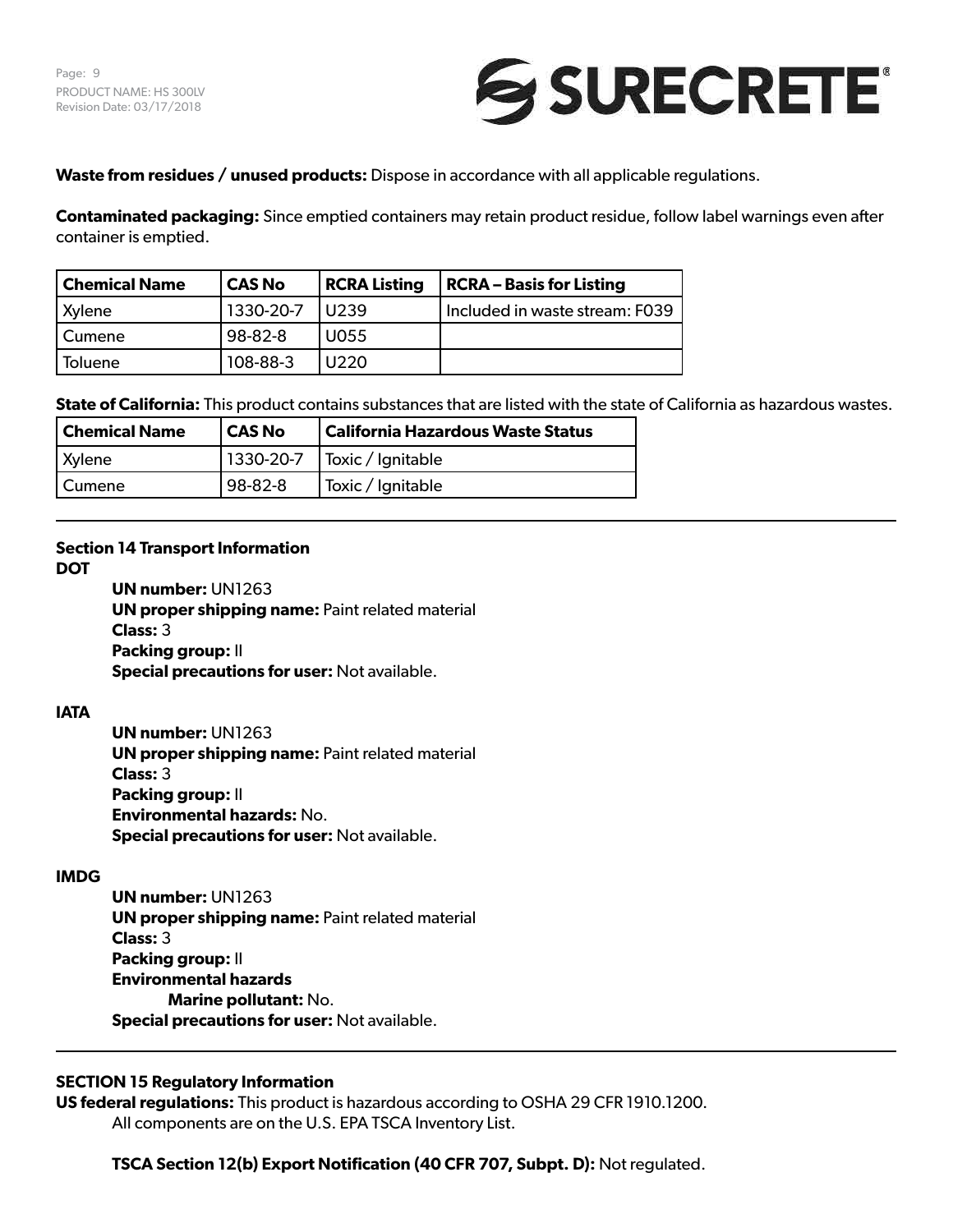

# **OSHA Specifically Regulated Substances (29 CFR 1910.1001-1050):**

Benzene [as part of xylene] (CAS 71-43-2) Cumene (CAS 98-82-8) Cancer, Central nervous system, Blood, Aspiration, Skin, Eye, Respiratory tract irritation, **Flammability** 

#### **CERCLA Hazardous Substance List (40 CFR 302.4):**

Xylene (CAS 1330-20-7) listed Ethylbenzene (CAS 100-41-4) listed Cumene (CAS 98-82-8) listed

#### **Superfund Amendments and Reauthorization Act of 1986 (SARA)**

**Hazard Categories:** Immediate Hazard - Yes Delayed Hazard - Yes Fire Hazard - Yes Pressure Hazard - No Reactivity Hazard - No **SARA 302 Extremely hazardous substance:** Not listed.

**SARA 311/312 Hazardous chemical:** No. **SARA 313 (TRI reporting):** Xylene CAS 1330-20-7

Ethylbenzene (CAS 100-41-4) Cumene (CAS 98-82-8) Pseudocumene (1,2,4-Trimethylbenzene) (CAS 95-63-6)

### **Clean Air Act (CAA) Section 112 Hazardous Air Pollutants (HAPs) List:**

Xylene (CAS 1330-20-7) Ethylbenzene (CAS 100-41-4) **Clean Air Act (CAA) Section 112(r) Accidental Release Prevention (40 CFR 68.130):** Not regulated.

**Clean Water Act (CWA) Section 112(r) (40 CFR68.130):** Hazardous substance, Priority and Toxic pollutant. **Safe Drinking Water Act (SDWA):** 0 mg/l 0.005 mg/l

## **US state regulations**

## **US. Massachusetts RTK - Substance List:**

Xylene (CAS 1330-20-7) Benzene (CAS 71-43-2) Ethylbenzene (CAS 100-41-4)

# **US. New Jersey Worker and Community Right-to-Know Act:**

Xylene (CAS 1330-20-7) Benzene (CAS 71-43-2) Ethylbenzene (CAS 100-41-4) Toluene (CAS 108-88-3) Cumene (CAS 98-82-8) Pseudocumene (1,2,4-Trimethylbenzene) (CAS 95-63-6)

# **US. Pennsylvania Worker and Community Right-to-Know Law:**

Xylene (CAS 1330-20-7)